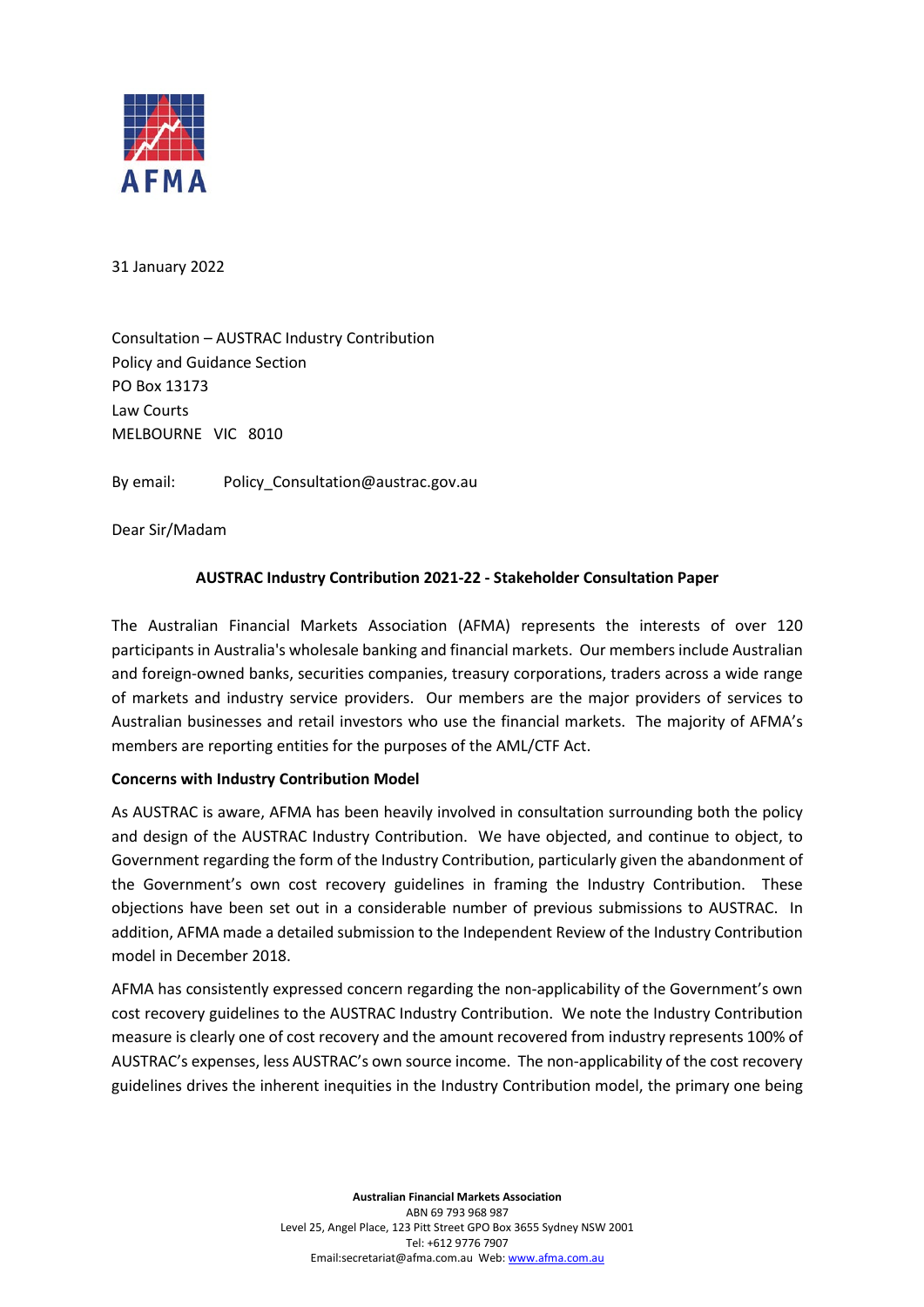that only 649 (out of circa 14,000) reporting entities that bear the entire burden of paying the AUSTRAC Industry Contribution. The fact that less than 5% of the regulated population of reporting entities pays 100% of the Industry Contribution is inequitable and unfair, and remains of acute concern to us. The AUSTRAC model may be contrasted with the model for the industry funding of ASIC, which is more closely aligned to those that create the need for regulation by requiring that all regulated entities pay at least a small levy with additional components based on the nature of the entity's business activities.

Further, AFMA has consistently expressed concern with the particular metrics which drive the Industry Contribution model, which relies on the uncertain logic that the volume and value of business activity is the best proxy indicator of AML/CTF risk. Our view is that the current inequity that is embedded in the Industry Contribution model may be remedied both through requiring most, if not all, reporting entities to contribute to cost recovery and that additional cost recovery be imposed on a segmented basis depending on where AUSTRAC expends is regulatory and enforcement resources.

It is clear from a review of the proposed charging mechanism for the 2021-22 charging model that our previously expressed concerns have materialised in a proposed charging model which is not fitfor-purpose and needs considerable refinement in order to be fair, equitable and defensible. In addition, feedback from AFMA members is that the application of the charging model and the rationale underpinning the model are difficult to understand from the consultation paper, which in turn makes it difficult to attribute the costs across members of a designated business group on an equitable basis. Future consultation papers should ideally include examples of how the calculations are applied to leviable entities.

The specific concerns with respect to the 2021-22 model are set out below.

# **Specific Changes for 2021-22 Industry Contribution**

The proposed changes for the 2021-22 model relative to that adopted for 2020-21 may be relevantly summarised as follows:

- Increase of the maximum earnings charge from \$2,000,000 to \$5,000,000 such that the maximum applies to those entities with earnings equal to or higher than \$10.412 billion;
- Keeping the transaction report volume to \$0.014 per report;
- Reducing the transaction report value component from \$0.0000089975 to \$0.0000069890 for leviable entities/groups with total report value of \$15 billion or less;
- Reducing the transaction report value component from \$0.0000109183 to \$0.0000091770 for leviable entities/groups with total report value exceeding \$15 billion;
- Implementing a maximum transaction reporting charge of \$14 million;
- Reducing the maximum amount payable for those leviable entities/groups with earnings of \$5 billion or more from \$13,765,107 to \$11,368,737.

AFMA is aware that the application of the proposed charging model will significantly impact certain members, with the amount payable across leviable entities/groups increasing in some cases by more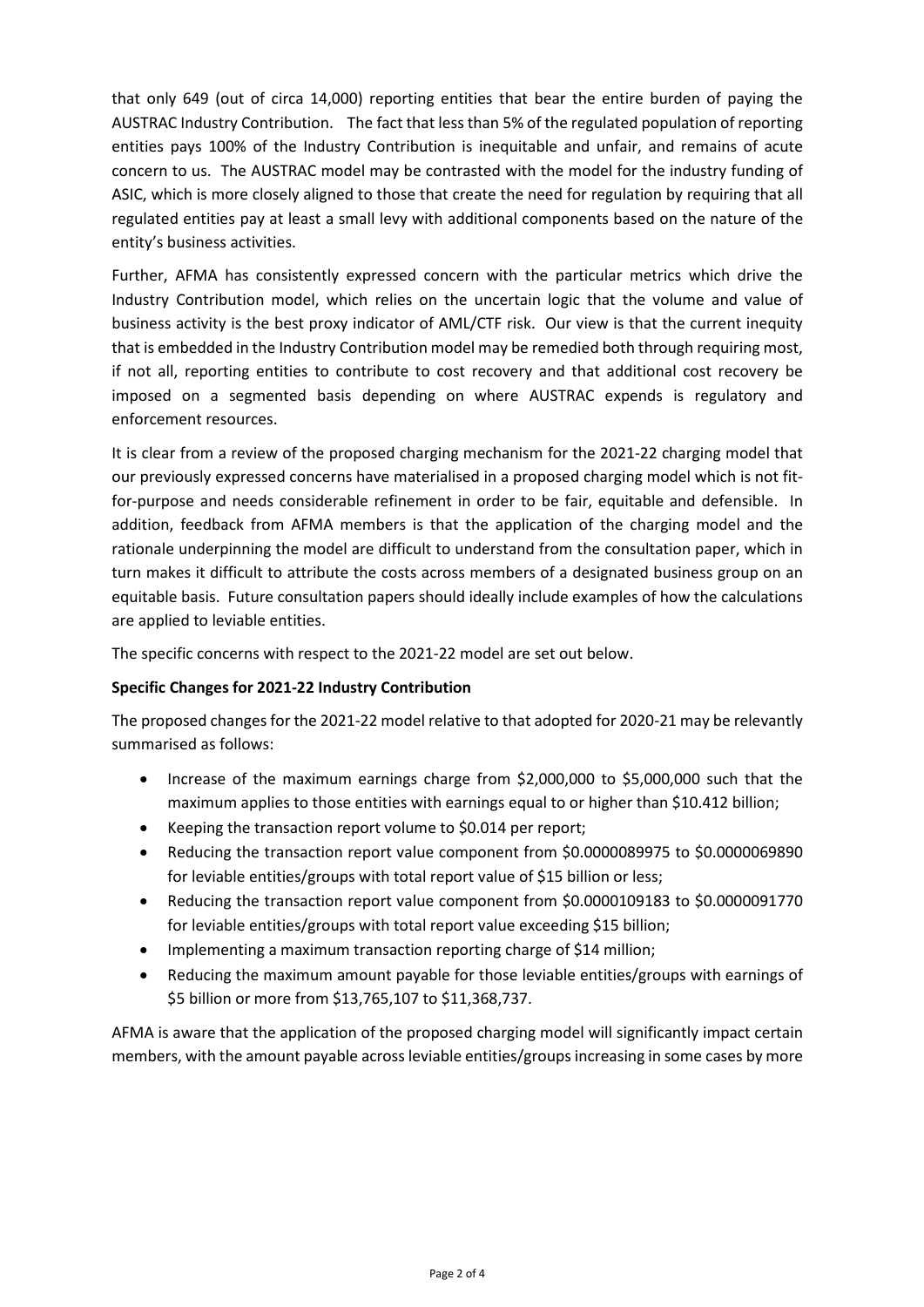than 100% relative to the amount paid with respect to the 2020-21 year. In AFMA's view, such volatility is inappropriate and suggests that the charging model is not fit-for-purpose.

Our understanding as to the drivers of the extreme volatility of the Industry Contribution amount for certain members and comments in respect of these drivers are as follows:

# *AUSTRAC Expectations Regarding Reportability*

There has been significant recent engagement between AFMA and its members and AUSTRAC to confirm AUSTRAC's expectations regarding the IFTI reportability of certain transaction types. The catalyst for this engagement was the removal of guidance material from the AUSTRAC website and the explicit statement from AUSTRAC that guidance that was no longer publicly available could not be relied upon by reporting entities. This led to a number of AFMA members changing their approach to reporting certain transaction types, including those which were covered by SWIFT message type MT202, which covers inter-bank transfers. Transactions covered by MT202 are generally significant both in terms of the volume and value and hence a change of view as to the reportability of transactions of this type may considerably skew the amount payable under the Industry Contribution model.

It is a perverse outcome that a reporting entity undertaking best endeavours to comply with AUSTRAC's expectations in the absence of clearly articulated guidance is significantly financially impacted through a large increase in the Industry Contribution amount. As noted above, and in contrast to the statements in the consultation paper, this outcome highlights the uncertainty of the logic that the volume and value of activity reported to AUSTRAC is the best proxy for AML/CTF risk.

Our recommendation in this regard is where AUSTRAC is aware that there is a significant shift in the approach by reporting entities in terms of reporting particular transaction types, as occurred in the 2020 calendar year, then the impact on the Industry Contribution amount be determined and the model updated to ensure that volatility is mitigated. This is particularly the case where the transactions being reported are high-value but do not give rise to materially increased AML/CTF risk, such as those reported as MT202s. We note that as more reporting entities look to achieve compliance with AUSTRAC's expectations on reporting, then the frequency of anomalous outcomes relating to the Industry Contribution will increase.

# *Consistency Regardless of Corporate Structure*

Certain AFMA members that are reporting entities adopt different structures to conduct their commercial operations and may have multiple reporting entities within the same economic group, potentially to adhere to regulatory requirements. For the purposes of determining the Industry Contribution, it is AFMA's strong view that the outcomes should be determined on an economic group basis and be the same regardless as to the number of reporting entities within the economic group, i.e. the Industry Contribution model should be agnostic to the corporate structure. As such, any application of maximum caps should apply to billable groups as opposed to leviable entities on a standalone basis.